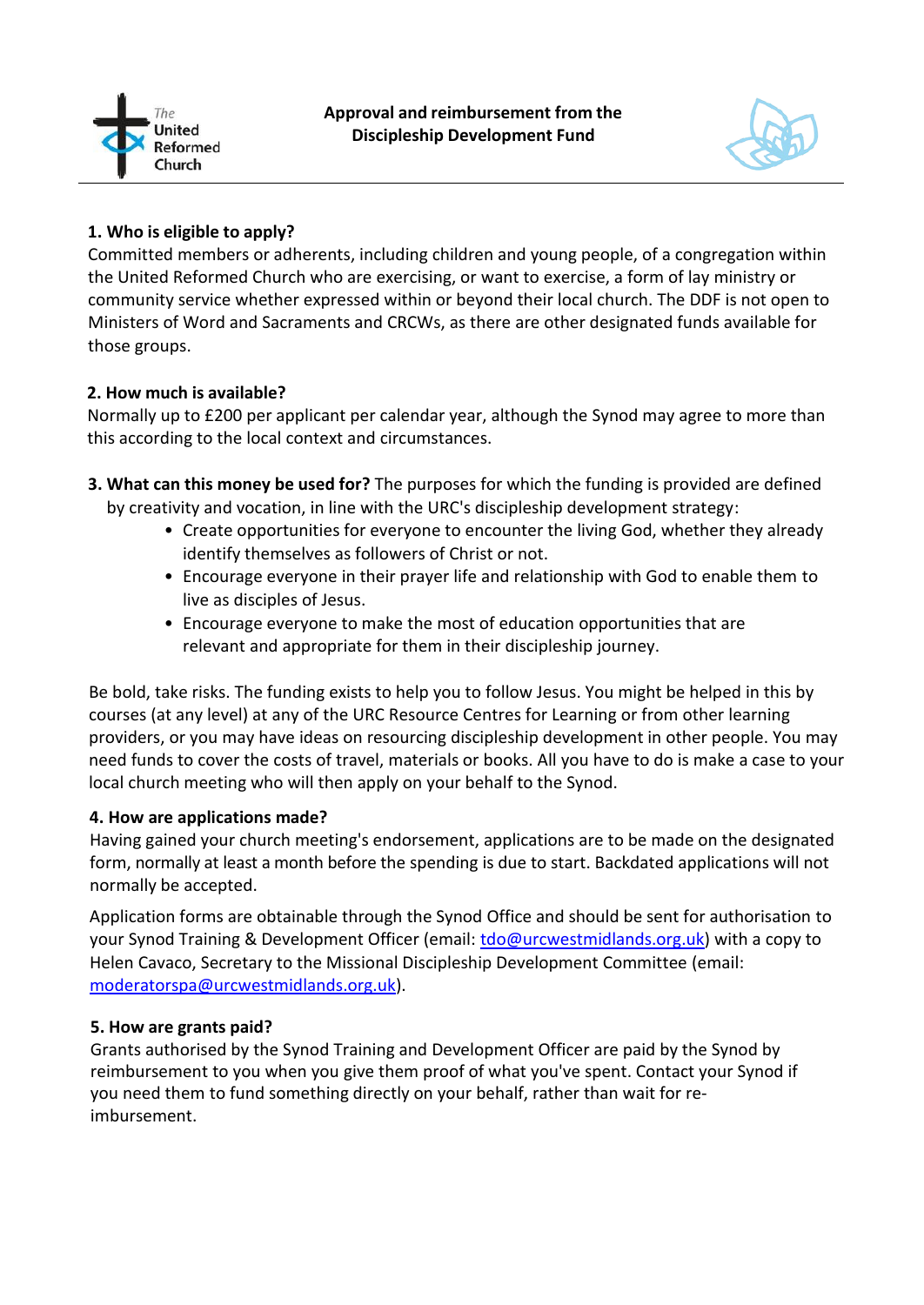#### **Discipleship Development Fund Application Form**

This application should be submitted to your Synod Training & Development Officer, before any expenditure is made. Please check with your Synod Training & Development Officer if you are unsure of the criteria for funding.

The maximum grant is normally £200 per calendar year.

| Name:                                                                                       |  |  |  |
|---------------------------------------------------------------------------------------------|--|--|--|
| Address:                                                                                    |  |  |  |
| Tel. No:                                                                                    |  |  |  |
| Email address:                                                                              |  |  |  |
| Church                                                                                      |  |  |  |
| Date of Church Meeting endorsement                                                          |  |  |  |
| Signed on behalf of Church Meeting:                                                         |  |  |  |
| What's the Activity/Course/Programme/Resources for which financial assistance is requested? |  |  |  |
|                                                                                             |  |  |  |
|                                                                                             |  |  |  |
|                                                                                             |  |  |  |
|                                                                                             |  |  |  |
| Who has overall responsibility for the activity/course/programme/resources?                 |  |  |  |
|                                                                                             |  |  |  |
|                                                                                             |  |  |  |
| <b>Start date and duration:</b>                                                             |  |  |  |
|                                                                                             |  |  |  |
| Describe the nature and expected outcome of what it is the funding will support:            |  |  |  |
|                                                                                             |  |  |  |
|                                                                                             |  |  |  |
|                                                                                             |  |  |  |
|                                                                                             |  |  |  |
|                                                                                             |  |  |  |
|                                                                                             |  |  |  |
|                                                                                             |  |  |  |